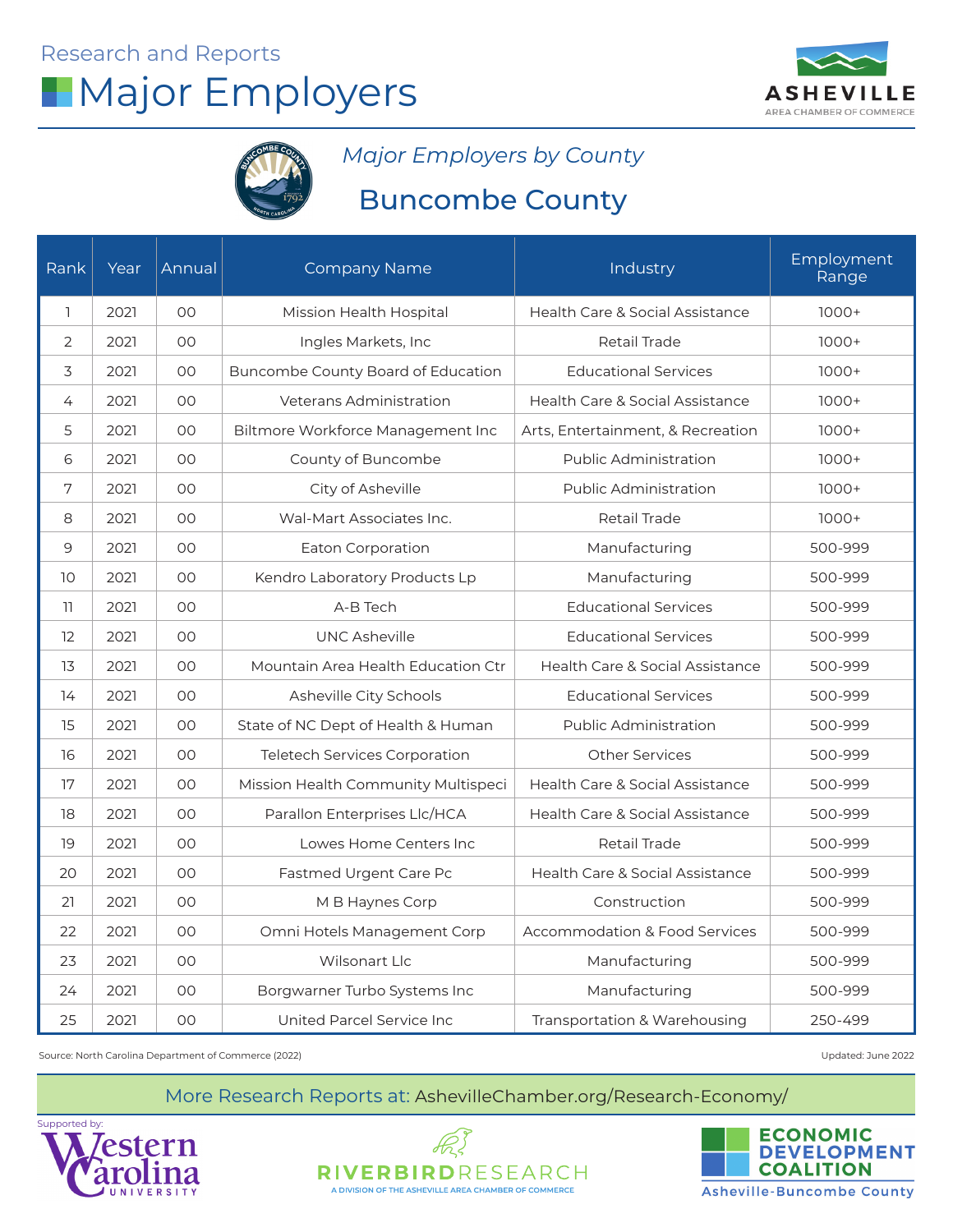



### *Major Employers by County*

## Haywood County

| Rank         | Year | Annual | <b>Company Name</b>                 | Industry                                 | Employment<br>Range |
|--------------|------|--------|-------------------------------------|------------------------------------------|---------------------|
| $\mathbb{I}$ | 2021 | 00     | Haywood County Consolidated Schools | <b>Educational Services</b>              | $1000+$             |
| 2            | 2021 | OO     | Blue Ridge Paper Products Inc       | Manufacturing                            | $1000+$             |
| 3            | 2021 | OO     | Dlp Partner Medwest Llc             | Health Care & Social Assistance          | 500-999             |
| 4            | 2021 | OO     | County of Haywood                   | Public Administration                    | 500-999             |
| 5            | 2021 | OO     | Ingles Markets, Inc                 | <b>Retail Trade</b>                      | 500-999             |
| 6            | 2021 | 00     | Consolidated Metco Inc              | Manufacturing                            | 250-499             |
| 7            | 2021 | 00     | Wal-Mart Associates Inc             | Retail Trade                             | 250-499             |
| 8            | 2021 | OO     | Haywood Vocation Opportunities Inc  | Manufacturing                            | 250-499             |
| 9            | 2021 | OO     | Haywood Community College           | <b>Educational Services</b>              | 250-499             |
| 10           | 2021 | OO     | <b>Giles Chemical Division</b>      | Manufacturing                            | 250-499             |
| 11           | 2021 | OO     | Town of Waynesville                 | <b>Public Administration</b>             | 100-249             |
| 12           | 2021 | 00     | Lowes Home Centers Inc              | <b>Retail Trade</b>                      | 100-249             |
| 13           | 2021 | OO     | Silver Bluff Nursing Home           | Health Care & Social Assistance          | 100-249             |
| 14           | 2021 | OO     | Publix North Carolina Employee Serv | <b>Retail Trade</b>                      | 100-249             |
| 15           | 2021 | OO     | Sonoco Products Company             | Manufacturing                            | 100-249             |
| 16           | 2021 | 00     | Mountain Projects Inc               | Health Care & Social Assistance          | 100-249             |
| 17           | 2021 | 00     | Phoenix Ski Corporation             | Arts, Entertainment, & Recreation        | 100-249             |
| 18           | 2021 | OO     | <b>Autumn Corporation</b>           | Health Care & Social Assistance          | 100-249             |
| 19           | 2021 | OO     | Maggie Valley Nursing And Rehab     | Health Care & Social Assistance          | 100-249             |
| 20           | 2021 | 00     | Chick-Fil-A Waynesville Fsr         | <b>Accommodation &amp; Food Services</b> | 50-99               |
| 21           | 2021 | 00     | Ken Wilson Ford                     | Retail Trade                             | 50-99               |
| 22           | 2021 | OO     | <b>US Postal Service</b>            | Transportation & Warehousing             | 50-99               |
| 23           | 2021 | OO     | 7 In Harmony Llc                    | <b>Accommodation &amp; Food Services</b> | 50-99               |
| 24           | 2021 | OO     | Food Lion                           | Retail Trade                             | 50-99               |
| 25           | 2021 | OO     | McDonald's Restaurants              | <b>Accommodation &amp; Food Services</b> | 50-99               |

Source: North Carolina Department of Commerce (2022)

Updated: June 2022





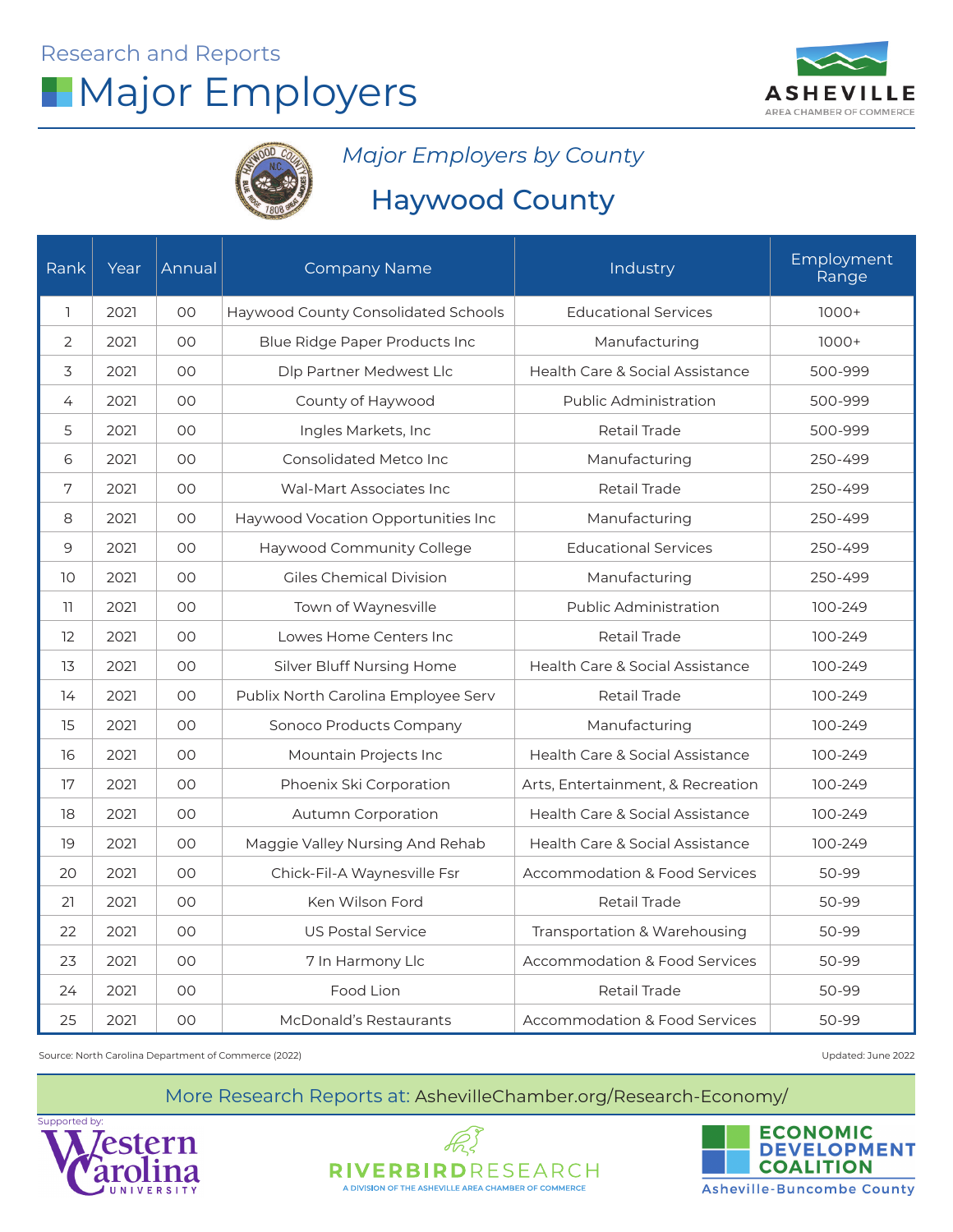



*Major Employers by County*

## Henderson County

| Rank            | Year | Annual | <b>Company Name</b>                 | Industry                               | Employment<br>Range |
|-----------------|------|--------|-------------------------------------|----------------------------------------|---------------------|
| $\mathbb{I}$    | 2021 | OO     | Henderson Co Bd of Public Education | <b>Educational Services</b>            | $1000+$             |
| 2               | 2021 | OO     | Margaret R Pardee Memorial Hosp     | Health Care & Social Assistance        | $1000+$             |
| 3               | 2021 | OO     | Ingles Markets, Inc                 | <b>Retail Trade</b>                    | $1000+$             |
| $\overline{4}$  | 2021 | 00     | Park Ridge Health                   | Health Care & Social Assistance        | $1000+$             |
| 5               | 2021 | OO     | County of Henderson                 | <b>Public Administration</b>           | 500-999             |
| 6               | 2021 | OO     | Wal-Mart Associates Inc.            | <b>Retail Trade</b>                    | 500-999             |
| $\sqrt{ }$      | 2021 | OO     | Meritor Heavy Vehicle Systems Llc   | Manufacturing                          | 250-499             |
| 8               | 2021 | OO     | Continental Automotive Systems Inc  | Manufacturing                          | 250-499             |
| 9               | 2021 | OO     | Hospice of Henderson County Inc     | Health Care & Social Assistance        | 250-499             |
| 10 <sup>°</sup> | 2021 | OO     | <b>Blue Ridge Community College</b> | <b>Educational Services</b>            | 250-499             |
| 11              | 2021 | 00     | Sierra Nevada Brewing Co            | Manufacturing                          | 250-499             |
| 12              | 2021 | OO     | <b>UPM Raflatac Inc</b>             | Manufacturing                          | 250-499             |
| 13              | 2021 | OO     | City of Hendersonville              | <b>Public Administration</b>           | 250-499             |
| 14              | 2021 | OO     | Carolina Village Inc                | Health Care & Social Assistance        | 250-499             |
| 15              | 2021 | OO     | Current Lighting Employee Co Llc    | <b>Wholesale Trade</b>                 | 250-499             |
| 16              | 2021 | 00     | Blue Ridge Community Health Service | Health Care & Social Assistance        | 250-499             |
| 17              | 2021 | OO     | Lionbridge Global Solutions Inc     | Prof, Scientific, & Technical Services | 100-249             |
| 18              | 2021 | OO     | Flexcare Llc                        | Administrative & Support               | 100-249             |
| 19              | 2021 | OO     | Kimberly Clark Corp                 | Manufacturing                          | 100-249             |
| 20              | 2021 | OO     | Mau Workforce Solutions             | Administrative & Support               | 100-249             |
| 21              | 2021 | $00\,$ | Manual Woodworkers And Weavers Inc  | Manufacturing                          | 100-249             |
| 22              | 2021 | 00     | Westrock Services Llc               | Manufacturing                          | 100-249             |
| 23              | 2021 | OO     | <b>Hunter Corporation</b>           | Retail Trade                           | 100-249             |
| 24              | 2021 | OO     | <b>US Postal Service</b>            | Transportation & Warehousing           | 100-249             |
| 25              | 2021 | OO     | Fedex Ground Package System Inc     | Transportation & Warehousing           | 100-249             |

Source: North Carolina Department of Commerce (2022) Updated: June 2022